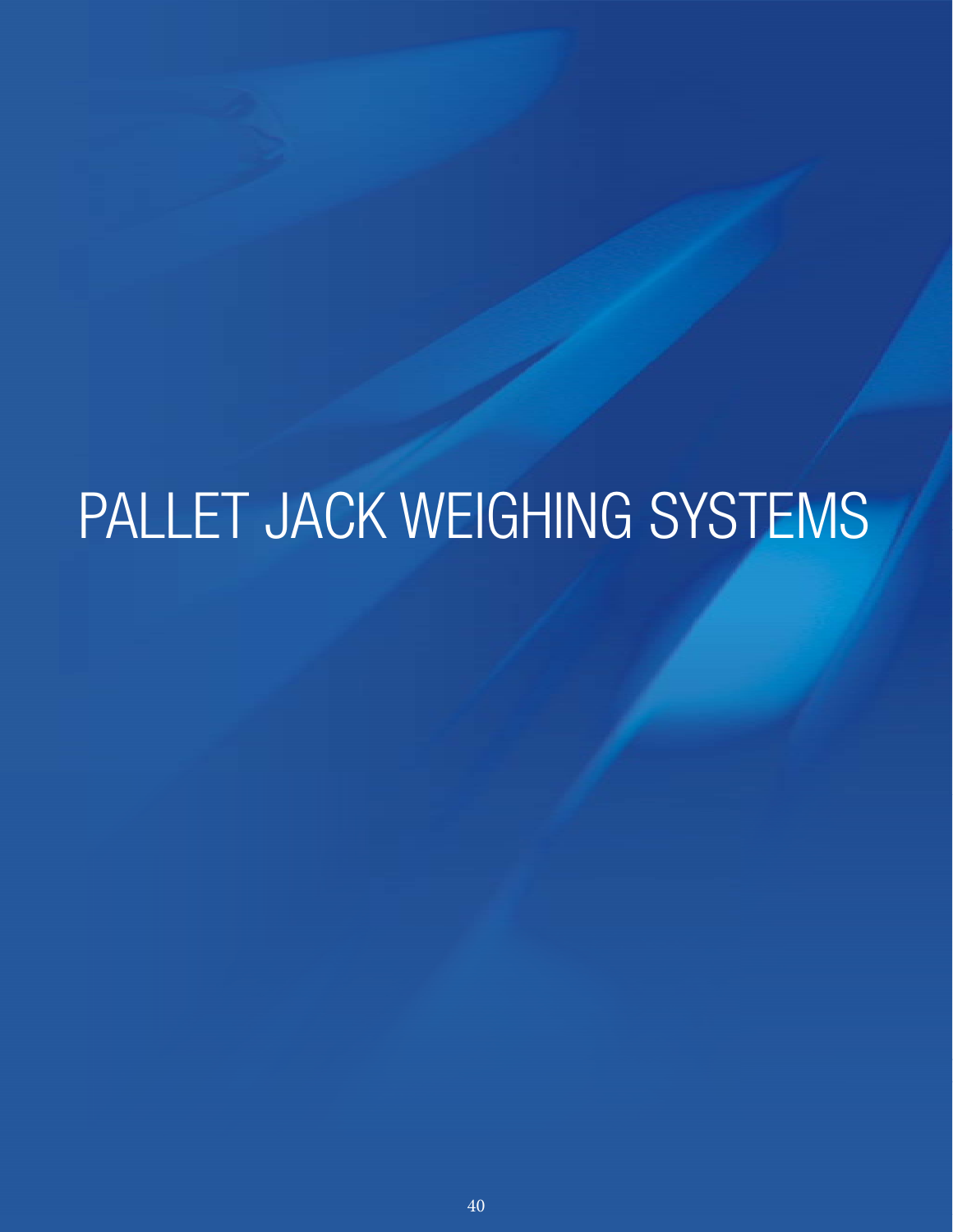

# PALLET JACK WEIGHING SYSTEMS



#### SAVE TIME. SAVE MONEY. S

Increase efficiency and productivity by eliminating the need to place your pallet on a scale to weigh, saving you time and money. INSCALE's Pallet Jacks are rugged, precise, efficient and cost effective - the ideal solution for mobile weighing. n p

### CAPACITIES

- 3,000lb
- 5,000lb

# 1 (800) 230-0120 Contact@inscaleusa.com CAGE Code 07GT5

contact@inscaleusa.com

www.inscaleusa.com

Nationwide Dealer Network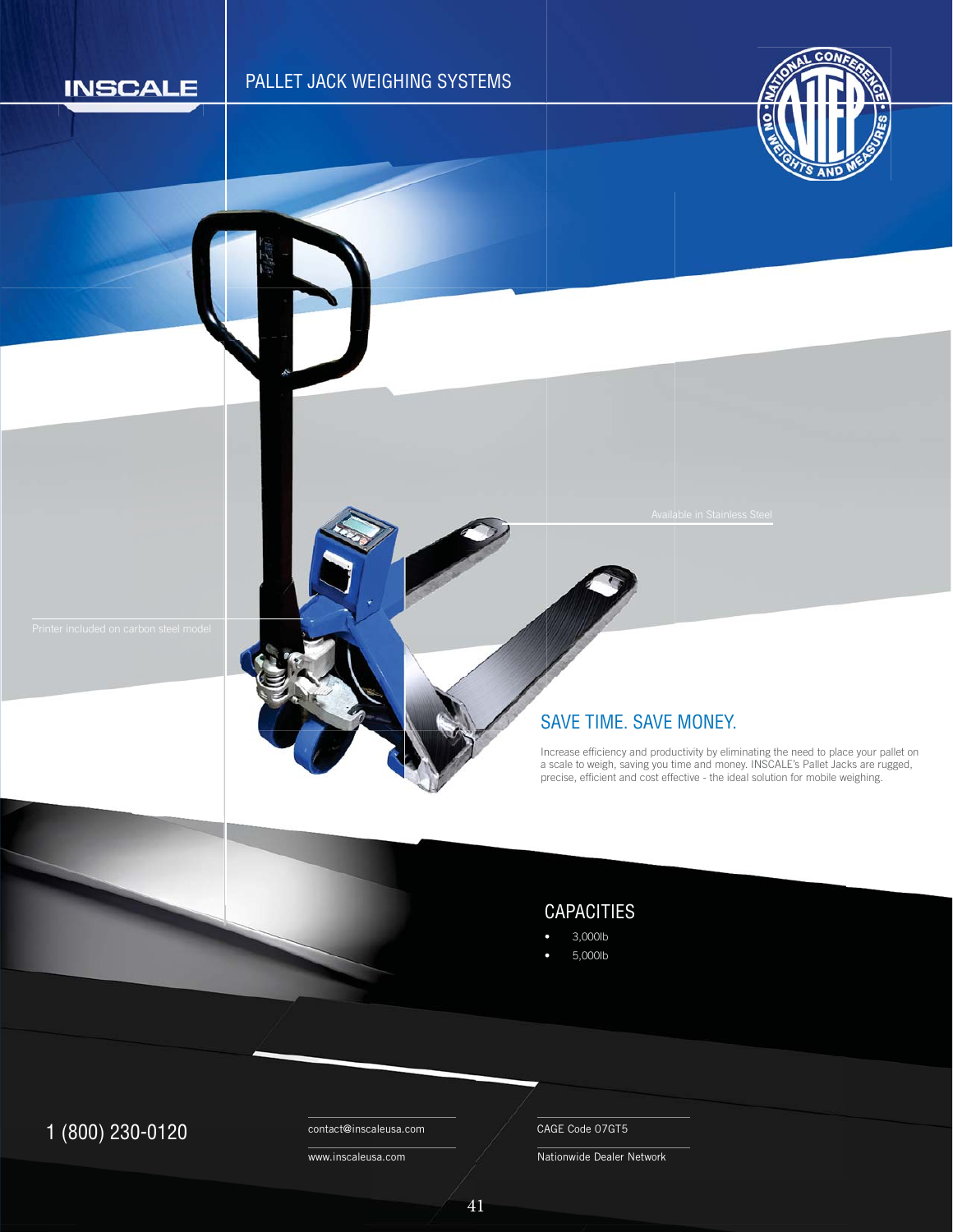



Available in Mild Steel or Stainless Steel

Ergonomic full function handle for easy lifting, moving and weighing. Effortless steering on flat or uneven surfaces

Built tough with reinforced construction for heavy duty and long life, with built-in NTEP approved load cells

### CAPACITY / SIZES

- Mild steel 3000# x 1# and 5000# x 2#
- Stainless steel 3000# x 1#

Forks are 45.25" long, 6.25" wide, 27" overall outside fork width, 14 1/8" inside opening. Fork backstop to handle 16". Overall height from floor to top of handle 47". Min. fork height 2.9", Max fork height 7 1/8".

- Includes a built-in LCD display with 120VAC 60 Hz AC adapter and rechargeable battery (operates up to 60 hours)
- Units: lb and kg switchable
- Printer included on carbon steel model



# NTEP CERTIFIED

• COC# 19-072

Legal-for-trade NTEP approved scales have been certified by The National Type Evaluation Progrem (NTEP) All of the NTEP Certified scales in this category have been approved as "Legal for Trade" by the National Conference on Weights and Measures. Different industries and states require different specs.

#### BUILT RIGHT. BUILT TO LAST.

We stand behind our products. INSCALE products come with a 3-Year Warranty from the date of original purchase on defects in material and workmanship for all INSCALE products properly installed by an authorized distributor under normal use and maintenance. We carry all standardized replacement parts for our bases.

contact@inscaleusa.com

www.inscaleusa.com

INDIANA SCALE COMPANY